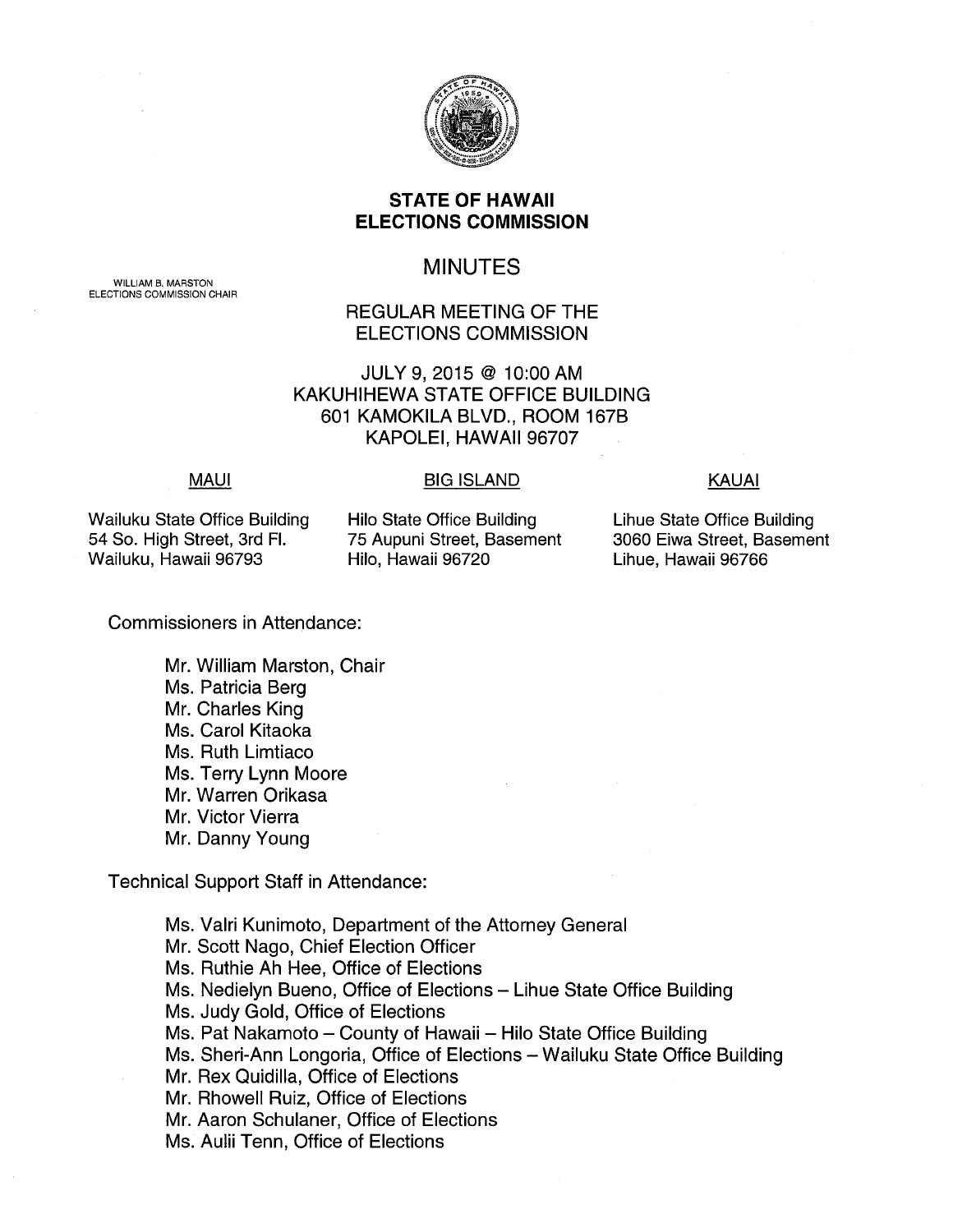> Ms. Jamee-Lee Toro-Lopes, Office of Elections Ms. Kristen Uyeda, Office of Elections Mr. Chris Wong, Office of Elections

Guests in Attendance- Kakuhihewa State Office Building:

Ms. Janet Mason - League of Women Voters Mr. Gordon Pang - Star Advertiser Mr. Kendrick Settsu

#### PROCEEDINGS

I. Call to Order

Chair Marston called the meeting to order at 10:00 a.m. on July 9, 2015 at the Kakuhihewa State Office Building, Room 167B.

II. Roll Call and Determination of a Quorum

Elections Commission Secretary conducted roll call. All Commissioners were in attendance.

Ill. Approval of Minutes for the meeting of May 18, 2015

Commissioner Moore provided grammatical and punctuation corrections to the minutes, under Agenda Item No. VII, third paragraph, in the quoted statement:

- First sentence, second line add a period ".", after the word "responses."
- First sentence, fifth line  $-$  add a period "." after the word "again."
- $\bullet$  First sentence, fifth line  $-$  capitalize "P" in Perhaps, to start a new sentence.
- On page 9, third line add a period ".", after the word "reaching."
- On page 9, third line capitalize "H" in How, to start a new sentence.
- On page 9, fourth line delete the comma "," and add a question mark "?", after the word "forward?"
- On page 9, fourth line capitalize "T", in "This", to start a new sentence.

Commissioner King moved that the minutes be approved as corrected. The motion was seconded by Commissioner Orikasa and approved unanimously by the Commissioners.

IV. Public Testimony- Any interested person may submit comments or testimony on any agenda item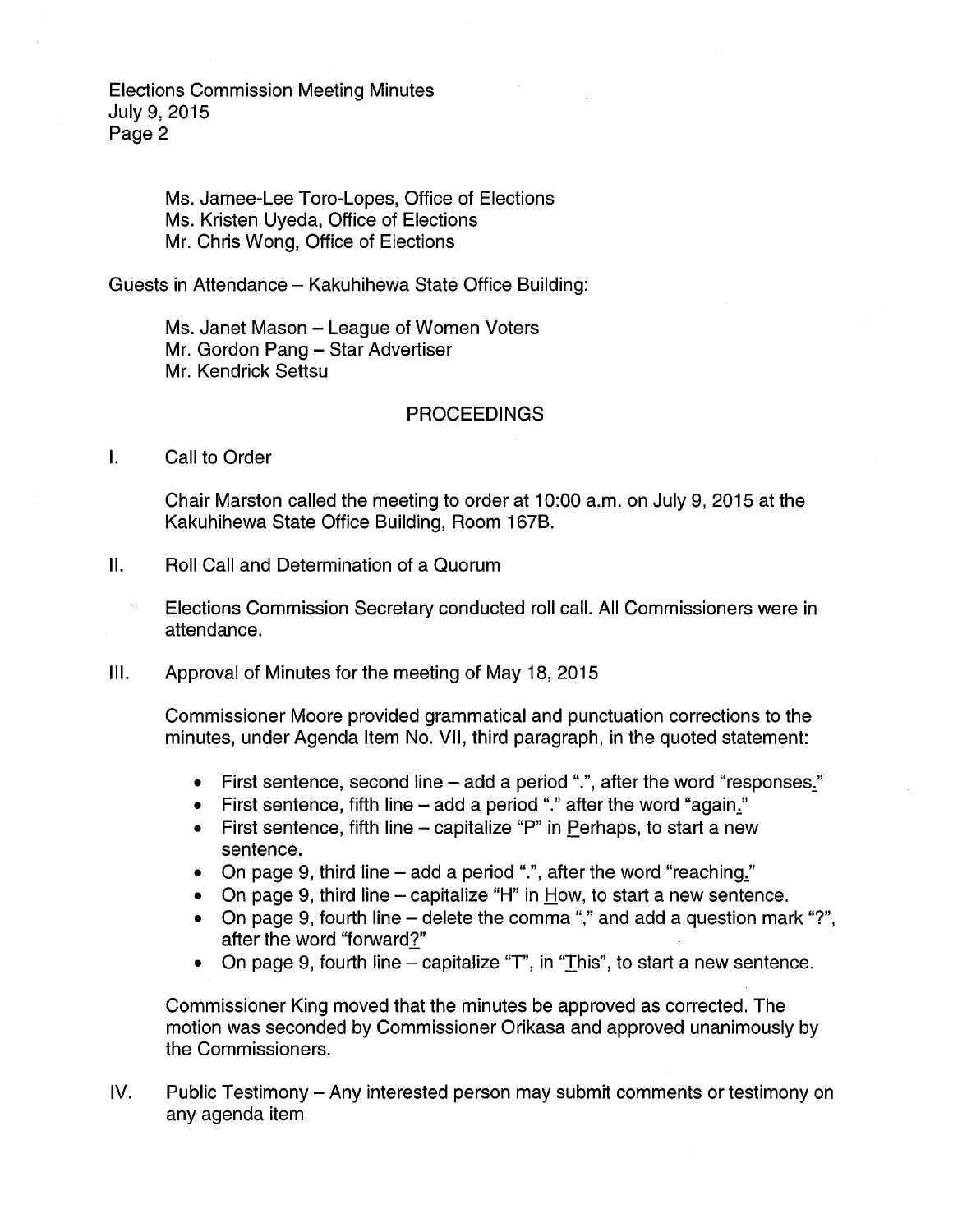- a. County of Kauai Ms. Bueno informed no one available to testify.
- b. County of Maui Ms. Longoria informed no one available to testify.
- c. County of Hawaii Ms. Nakamoto informed no one available to testify.
- $d.$  City and County of Honolulu No one available to testify.
- V. Status of Operations Report from the Chief Election Officer, discussion and action, if appropriate

Chief Election Officer (CEO) Nago advised if it is okay with the Commission, he will combine the Status of Operations Report with Agenda Item No. VI, 2015 Legislation.

CEO Nago reported that since the Status of Operations Report was written, there were two election related bills that were signed by the Governor.

- House Bill 179 relating to permanent absentee ballots, is Act 174, and
- Senate Bill 440 relating to U.S. senator vacancies, is Act 179

CEO Nago reported that House Bill 15, the Elections Commission bill was also signed into law, and is Act 173. This bill specifies that the Chief Election Officer is an "at-will" employee, and requires the Elections Commission to conduct a performance evaluation of the chief election officer after a general election at a public hearing.

CEO Nago advised the Governor announced he intends to veto Senate Bill 218, relating to the Office of Lieutenant Governor succession vacancy. CEO Nago stated the Office of Elections (OE) had no position on this bill.

CEO Nago reported that the OE continues to work on the online voter registration system, and is on target to go live on August 3, 2015. Anyone with a State ID or Driver's License can register online. OE is currently testing the system to ensure access to persons with disabilities, and a more extensive test will be conducted to make sure all the functionalities work.

OE website went live on June 19, 2015. The new OE website is more uniform in appearance with other State agency websites, and is easier to navigate and use. Chair Marston inquired if any Commissioner visited the new website. Both Commissioners Berg and Moore indicated they have visited the new website and liked it, and Commissioner Moore congratulated CEO Nago. CEO Nago commended the staff who worked hard on that project and welcomed any questions from the Commissioners.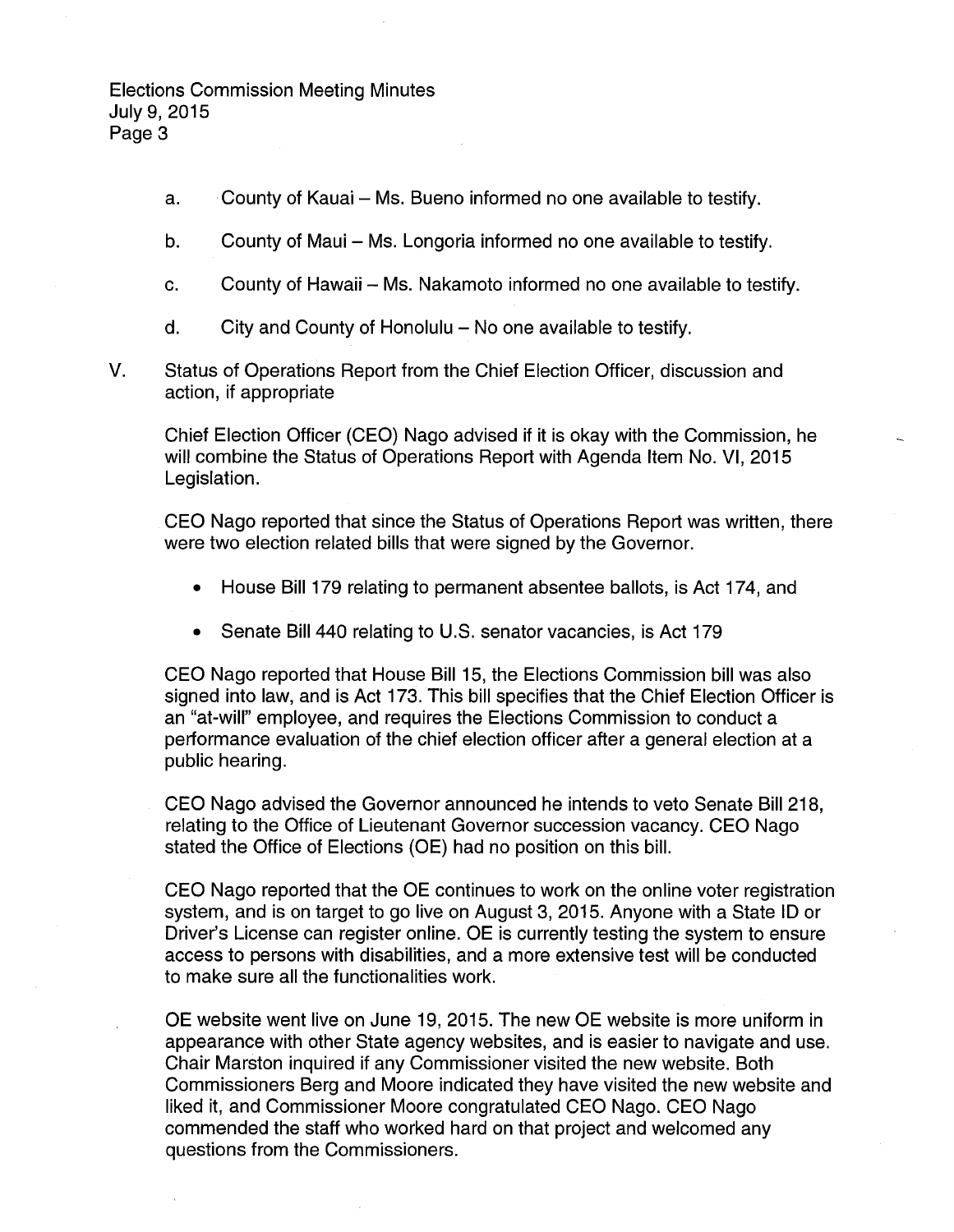> Regarding the online voter registration system, Commissioner Orikasa mentioned that he spoke to some legislators who mentioned that CEO Nago will make a presentation to the Senate, next month or in a couple of months. CEO Nago confirmed that he was asked by the Senate to give a presentation on the online voter registration system, but the date has not been set. CEO Nago stated the Senators also want to discuss Election Day registration for the upcoming election. CEO Nago advised that by the time the Informational Briefing is scheduled, the online voter registration will be live, and OE can provide a presentation of how it operates. Commissioner Moore asked to be notified of the date, in case Commissioners wish to attend. Commissioner King requested if CEO Nago can provide the presentation to the Commission, for those who will not be able to attend, and CEO Nago agreed.

> Commissioner Limtiaco mentioned that at the last meeting, CEO Nago explained that OE did not receive the funding for voter education, but that there are federal funds that can be expended, and in anticipation of the online launch on August 3, 2015, Commissioner Limtiaco asked CEO Nago how the public will be notified.

> CEO Nago advised that instead of having a media campaign now, since there is no election this year; OE will do a Press Release to announce the online launch. CEO Nago explained that when we get closer to the election cycle and conduct our normal voter registration media flights, including announcing election dates and volunteer recruitment, online voter registration will be included. CEO Nago commented that since this is a non-election year, the public may not pay as much attention to the announcement as it would during an election year. The initial plan is to let the public know it is there, and the ad buys will be done during the election year.

> Commissioner Moore asked how early in the election year would OE start, will it be in January? CEO Nago noted it would depend on what event we are promoting. Voter registration is conducted closer to the deadline, but because this is online, OE will start during the candidate filing period. The online advertisements will be incorporated with other media announcements. Commissioner Moore requested that CEO Nago keep the Commission posted on the media campaign, and CEO Nago responded he will.

> Commissioner Limtiaco inquired if there is an option to do this on one's phone. CEO Nago responded yes, it will be compatible with mobile phones on August 3, 2015. Commissioner Limtiaco asked if the "app" has a name. CEO Nago responded, it's not really an "app", but it is mobile friendly. Commissioner Limtiaco confirmed that a person would pull up OE website. CEO Nago commented that when you pull up the OE website, it will appear a little differently because of the mobile plan.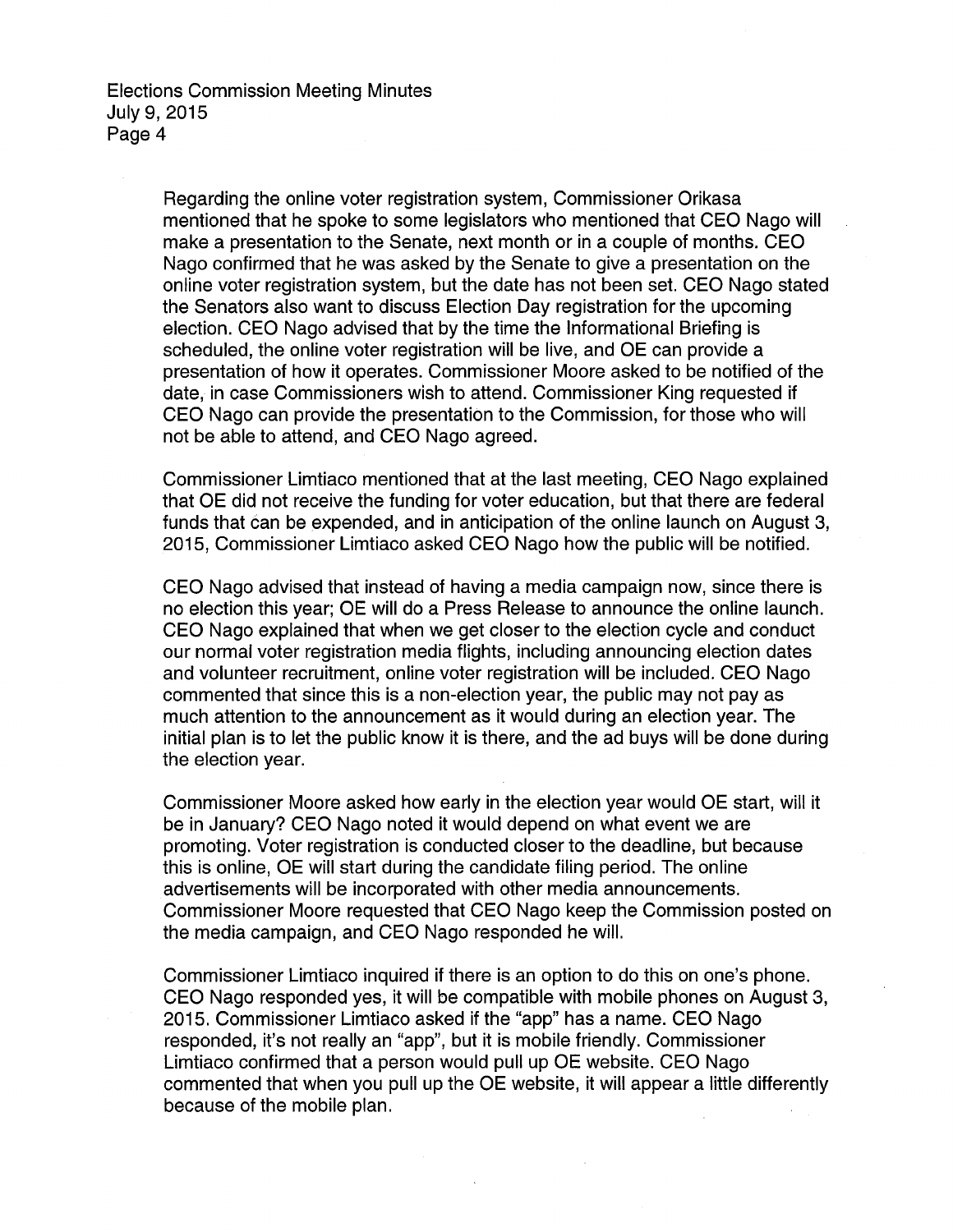Commissioner King suggested "banner apps", not buying them, maybe having "pop ups" when anyone goes to a state website. CEO Nago commented it will definitely be on OE website, but OE can look into banner apps.

VI. Discussion of 2015 Legislative Bills as they affect the Office of Elections and the Elections Commission, signed by the Governor, and any issues regarding implementation and action, if appropriate

Please refer to the CEO Status of Operations Report under Agenda Item No. V.

VII. Discussion and implementation of procedures necessary to finalize the selection of a new Elections Commission Chair to succeed the current Chair as of December 4, 2015

Chair Marston advised that the Commission should reach an agreement on what it wants to do, finalize it, and have everyone agree to it. Chair Marston explained, in his particular situation, when he was selected, he was asked to come in and he was examined by the commission, he was asked a number of questions and he asked questions as well. There was another candidate. The Commission went into Executive Session after the interview, and after the candidates left, the Commission voted, and he was selected as Commission Chair. Chair Marston advised it was clean and simple, and he suggest the Commission do the same thing going forward, and conduct it at the next meeting that everyone agrees upon.

Chair Marston asked the Commission Secretary if there were any other replies received, and Commission Secretary responded there were none. Chair Marston clarified the Commission received only one resume, Secretary responded yes. Chair Marston confirmed that the one resume is from Jeffrey Kuwada, the former Maui County Clerk.

Chair Marston asked if there was any further discussion, shall the Commission schedule a meeting, or are there any questions. Commissioner King commented that Chair Marston was asked to pay his way over, he doesn't think it is appropriate as it may discourage applicants. Chair Marston agreed. Chair Marston explained, he did not appreciate having to pay his way over for the interview, he did not think it was the correct thing to do but he agreed to it, and thought he could conduct other business while in Honolulu. Chair Marston stated he agrees the Commission should pay the airfare, and welcomed any thoughts.

Commissioner Orikasa inquired if there was a reason why the expense was not previously covered. Chair Marston responded he did not know. Chair Marston informed, he is the first and only Chair the Commission has had since it was formed a year to two before his appointment. Members of the legislature established and appointed a commission of eight. The Commission started to put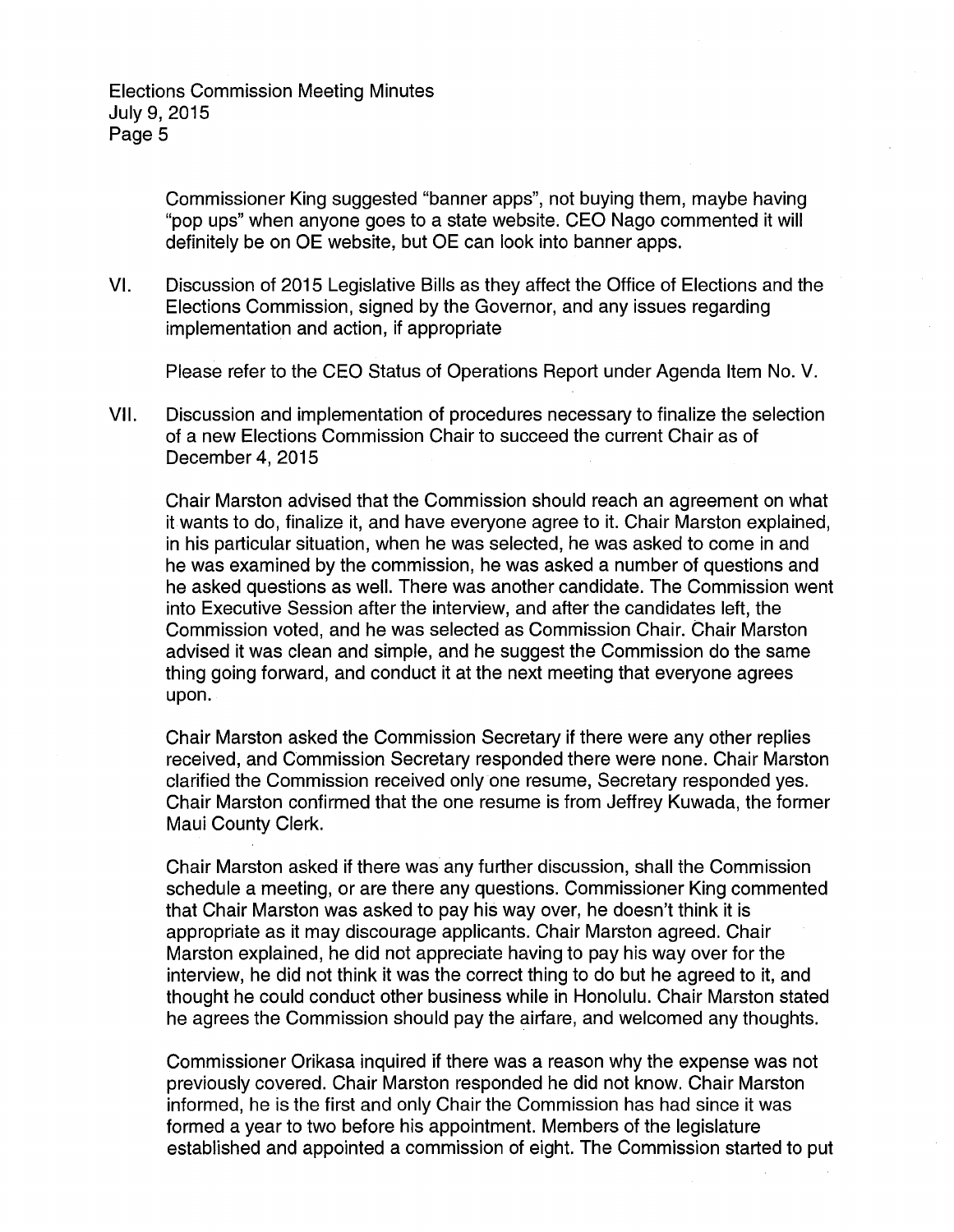> things together trying to figure out how things were going to work. So much of what has transpired over the past eight years have been things this Commission has established. So the decision was made that they were not going to pay the airfare, and he was never advised of the reason. Chair Marston stated that he would agree that if we have a candidate who is sincere about spending the time, he thinks the Commission should pay the airfare. Commissioner Berg commented that the Commission does not have a budget, and asked if there is any money available. CEO Nago responded OE can pay for it. Commissioner Limtiaco inquired if there was a place in the line items. Commissioner Kitaoka inquired what if ten more people apply. Chair Marston replied we would probably pay for ten more airfares.

> Chair Marston noted that the application deadline of July 2, 2015, had passed. Commissioner Kitaoka commented then no one else can apply. Commissioner Berg stated she thought the deadline should be extended for as long as we can for anyone else who has not heard about it. She did not think we should cut it off. Chair Marston thinks going forward, the Commission should set the date for those who have applied, to schedule an interview, make a selection, or keep on going. Commissioner Limtiaco suggested that the applicant be invited to the next regularly scheduled meeting to be interviewed. Commissioner Limtiaco asked if the interview will be done in Executive Session and Chair Marston confirmed, the interview will be held in Executive Session.

> Chair Marston stated we can keep the position open for people to apply with the understanding that if someone does apply, they have to apply before the next meeting, or at some particular point in time before the next meeting. Chair Marston suggested the Commission set a meeting date. Deputy AG Kunimoto suggested the Commission should set a deadline to interview all of the applicants at one time, since it may not be fair for the interviewees to come in, one at a time, months apart, and the Commission rely on their recollection or the feedback they received. Deputy AG Kunimoto suggested that would be a better way to conduct the interviews, as it is more definite. Deputy AG Kunimoto indicated that deadlines were set in all the notices, it was advertised in the newspapers and extended once. We set the deadline, and keep extending it; she recommended the Commission cut it off.

> Chair Marston inquired if the deadline was today, July 9, 2015; Commission Secretary noted the deadline was July 2, 2015. Chair Marston commented he does not think the deadline should be extended any further. Deputy AG Kunimoto was not sure if the Commission felt comfortable that they have enough competition, but no one else had applied and repeatedly extending the deadline affects the process.

Commissioner King thought we should interview the applicant that we have, and see if he's acceptable. Commissioner Berg asked how much longer do we have,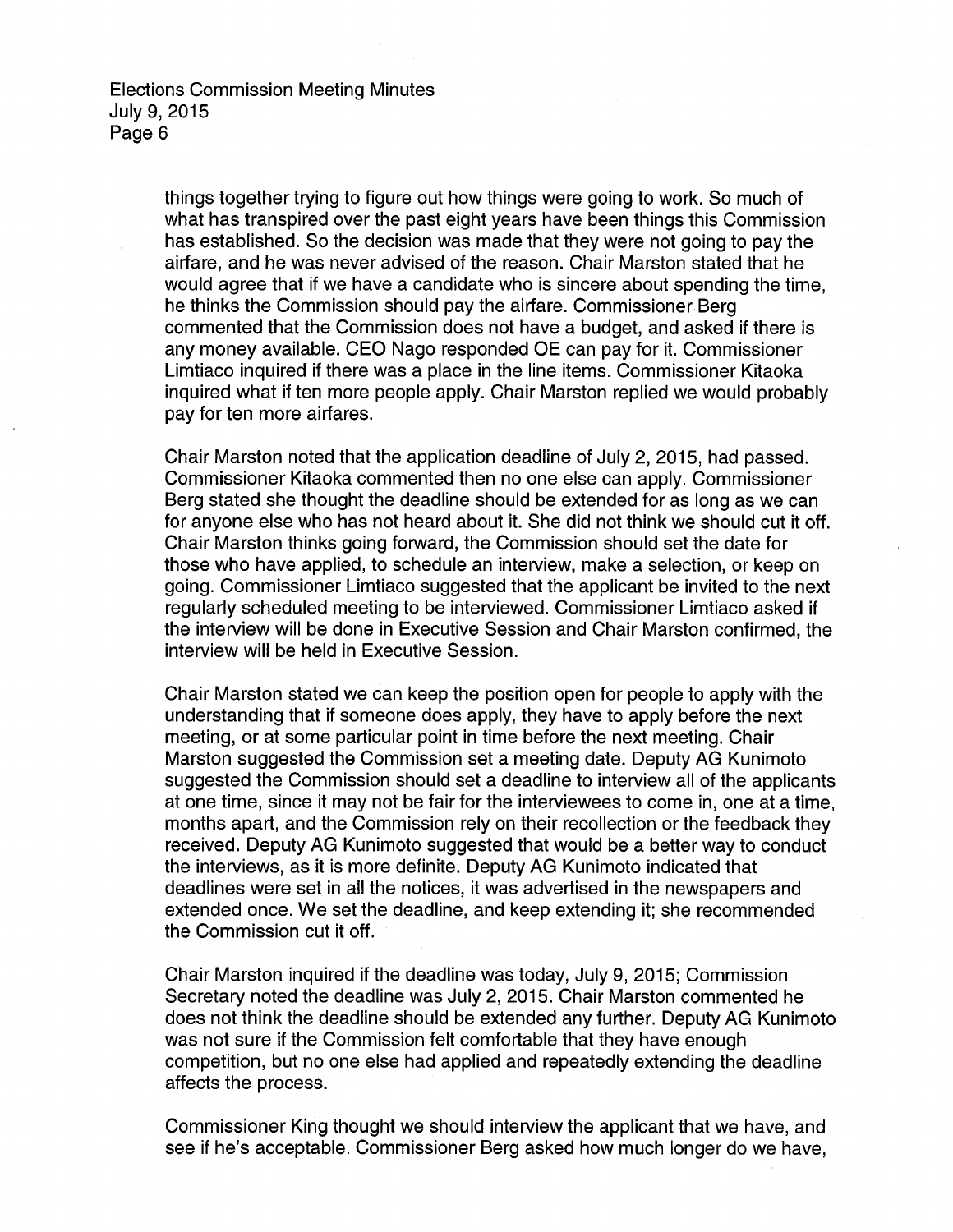> as Chair Marston has agreed to remain until his term ends. Chair Marston commented, by law, his term ends, and he will be out on December 4, 2015. Commissioner Berg commented she thinks we still have time to keep the position open.

Commissioner Limtiaco asked when the next meeting will be held, and Chair Marston replied, we need to set the date.

Commissioner Orikasa stated the Commission followed a process, we placed what would have been reasonable notice to the general public, and what would have been reasonable venues for discovery, we have an applicant, and he feels the Commission is somewhat obligated to follow the time frame that was set. So we have an applicant, we should follow through and interview that applicant, and as Commissioner King stated, should that applicant be unsatisfactory, then we can pursue and continue the process.

Chair Marston suggested that if the Commission was unable to agree to a Chair and he could no longer serve as Chair, it could select an Interim Chair, which is what happened when Chair Marston was appointed. One of the Commissioners' served as the Interim Chair. However, the Commission has a viable candidate, and we should not tag him along any longer, we should set a date, invite him over, have the interview and if you want to keep him fine, if you don't, we continue the interview process. Commissioner Limtiaco agreed.

Commissioner Kitaoka commented we are closing the application process. Chair Marston confirmed, yes, it is closed.

Commissioner Orikasa suggested to schedule the meeting in August would be reasonable, and possibly be interesting if it can coincide with OE's presentation to the Senate. CEO Nago replied the Senate is looking at September or October. Chair Marston commented because of summer, vacation and travel, he suggested possibly holding the meeting in September. Commissioner Orikasa stated the Commission has an obligation to be judicious in the timing. Commissioner Limtiaco commented, if the Commission likes the candidate, she thinks it would be great to have as much overlap as possible with Chair Marston, before his term ends in December, so she would not want to defer until September and suggested meet in August. Commissioner Limtiaco inquired whoever's calendar is the most complicated should provide some dates.

Commission Secretary inquired if the Commission wanted to hold a video conference or conduct the meeting elsewhere. Commissioner King inquired if this meeting is mainly to go into Executive Session. Chair Marston noted, the Agenda will probably include a report from Scott and that's it, then go into Executive Session, and conduct the interview. With the turnouts in the neighbor islands,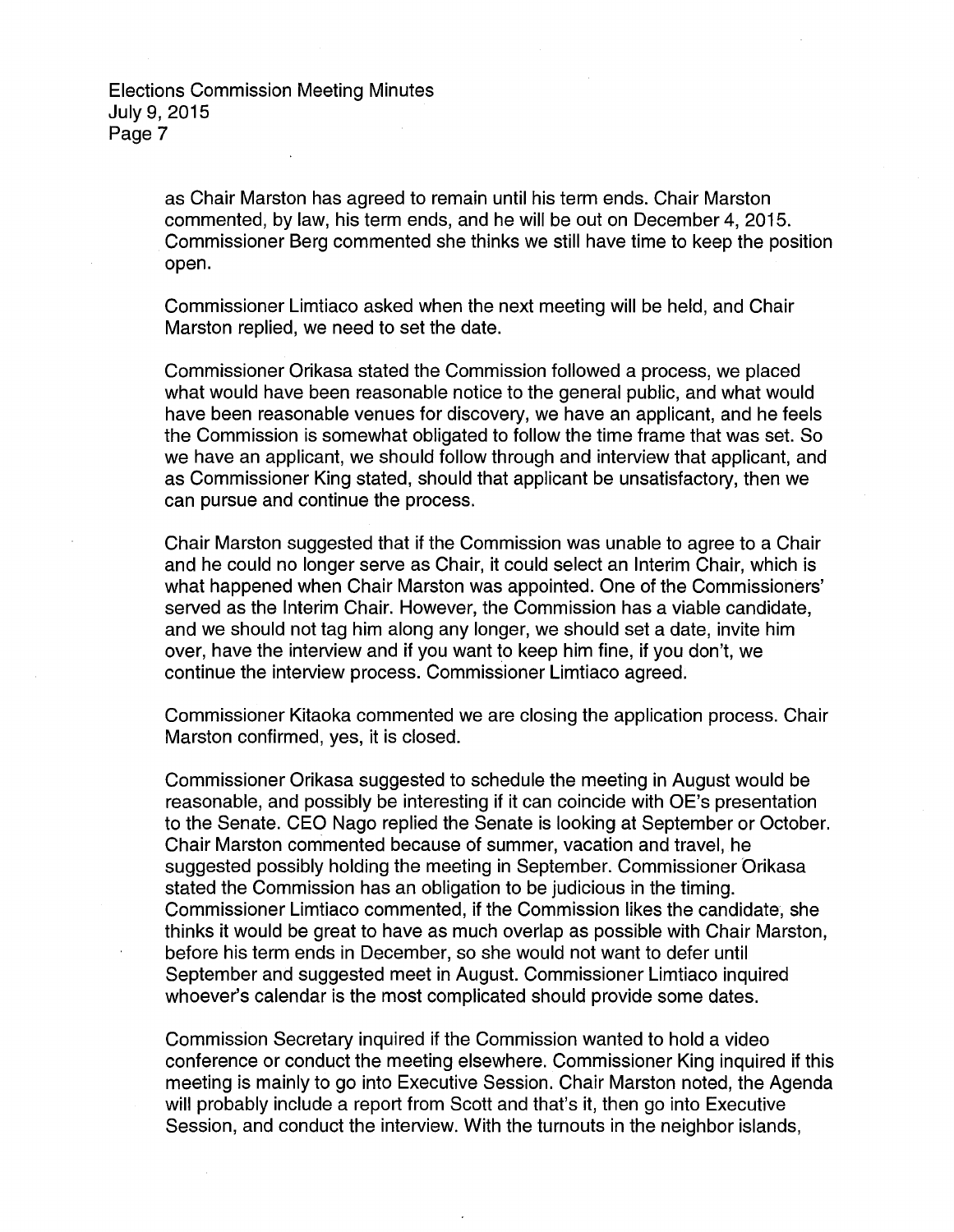> Chair Marston does not think the agenda is much of a drawing card, so he suggests that the next meeting be somewhere downtown.

Commission Secretary advised she checked on the availability of the State Office Tower Conference Room, and provided the available dates. The Commission agreed on August 10, 2015 at 10:00 a.m. at the State Office Tower, on Beretania Street.

Chair Marston asked Commission Secretary to send a notification to the applicant, Jeffrey Kuwada.

Chair Marston confirmed that the Commissioners agreed to schedule the meeting on Monday, August 10, 2015 and to meet in regular session, followed by an Executive Session, where the candidate will be interviewed by the Commission. Following the interview, the Commission will continue in Executive Session and have a discussion of either yea, or nay. If all vote "yea", the applicant shall so be informed and Chair Marston will work on developing a transition program of some sort with him.

Commissioner King commented that the Commission is assuming that the state will be okay with the candidate too. Chair Marston commented, we are assuming that, yes.

Chair Marston confirmed that all Commissioners agreed on the process and a vote was not needed.

Commissioner Limtiaco asked if the Commission needs to consider the questions that the Commission will be asking the candidate between now and then, or will it be ad hoc. Chair Marston responded it was up to the Commission. Chair Marston commented, going back to his experience, the Commission had a resume and from the resume, questions were asked. A lively discussion started when he asked the Commission what they expected from the Chair. Chair Marston noted, that the applicant is his successor, and he does not think that it is necessary for the Commission to have a formal list of questions. He thinks if the Commissioners have their own questions, they should ask those, but he did not think that the Commission should develop a formal list of questions.

Commissioner Berg agreed that it was better ad hoc. Commissioner Berg inquired about the resume and if one had been sent out, she did not receive one. Commission Secretary informed Commissioners that the resume was emailed to the Commissioners but she had extra copies to be distributed in Executive Session.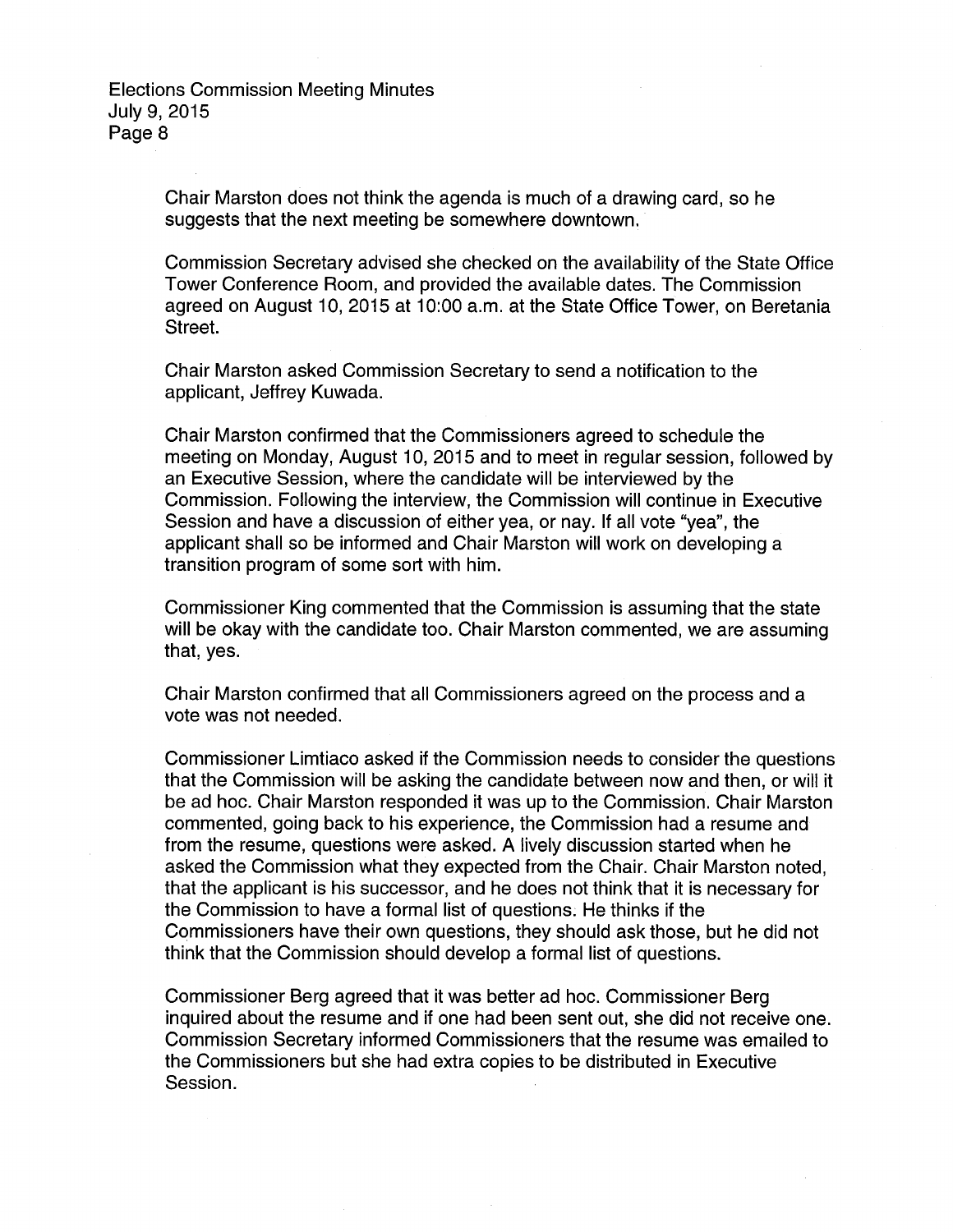- VIII. Open Forum: Public comments on issues for the Commission's consideration for the next Commission meeting and action, if appropriate. Presentations limited to three minutes.
	- a. County of Kauai Ms. Bueno responded, no comments from the County of Kauai
	- b. County of Maui Ms. Longoria responded, no comments from the County of Maui  $\bar{f}$
	- c. County of Hawaii Ms. Nakamoto responded, no comments from the County of Hawaii.
	- $d.$  City and County of Honolulu  $-$  No comments

With no further comments, Chair Marston asked for a motion to go into executive session to discuss the recommendation from the Salary Committee, pursuant to Section 92-5(a)(2), HRS, on the salary adjustment of the Chief Election Officer, pursuant to Section 11-1.6(e).

The motion was made by Commissioner Young, seconded by Commissioner Vierra, and approved unanimously by the Commissioners.

The Commission dissolved into Executive Session at 10:32 a.m.

IX. Executive Session ·

Pursuant to Section 92-5(a)(2), HRS, to discuss the recommendation from the Salary Committee on the salary adjustment of the Chief Election Officer, pursuant to Section 11-1.6(e), HRS, and action, if appropriate.

The Commission resolved into open meeting at 11 :00 a.m.

X. Salary adjustment of the Chief Election Officer, pursuant to Section 11-1.6(e), HRS, if applicable.

Chair Marston announced that the Commission voted to increase CEO Nago's annual salary to \$90,000, effective July 1, 2015, which represents 75% of the total amount the Chief Election Officer is entitled to be paid.

XI. Adjournment

The next meeting will be scheduled on Monday, August 10, 2015, at the State Office Tower.